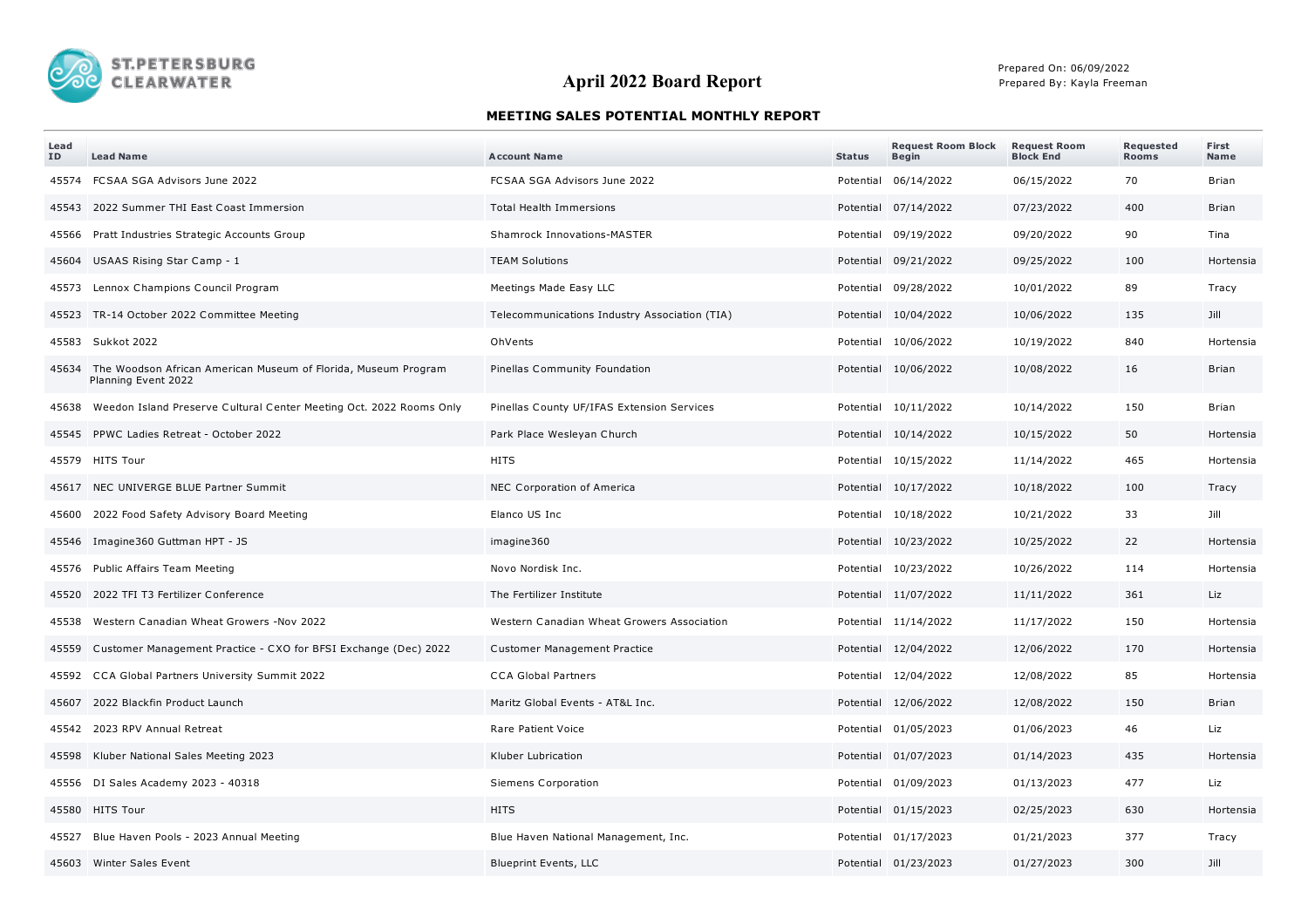| Lead<br>ID | <b>Lead Name</b>                                           | <b>Account Name</b>                                          | <b>Status</b> | <b>Request Room Block</b><br><b>Begin</b> | <b>Request Room</b><br><b>Block End</b> | Requested<br><b>Rooms</b> | First<br>Name |
|------------|------------------------------------------------------------|--------------------------------------------------------------|---------------|-------------------------------------------|-----------------------------------------|---------------------------|---------------|
|            | 45517 AOPA Jan 2023 Leadership Meeting                     | American Academy of Orthotists and Prosthetists              |               | Potential 01/25/2023                      | 01/29/2023                              | 233                       | Liz           |
|            | 45593 2023 AOPA Leadership Conference and Winter Board     | American Orthotic & Prosthetic Association                   |               | Potential 01/25/2023                      | 01/29/2023                              | 218                       | Liz           |
| 45575      | National Sales Meeting 2023                                | <b>MTF Biologics</b>                                         |               | Potential 01/28/2023                      | 02/02/2023                              | 572                       | Hortensia     |
|            | 45596 2023 Bosch BT Communications NA Sales Kick Off       | Bosch Security Systems, Inc. MPLS                            |               | Potential 01/28/2023                      | 02/03/2023                              | 401                       | Jill          |
| 45602      | #83733 Annual Warm Up January 2023                         | Hospitality Performance Network Global (HPN)                 |               | Potential 01/30/2023                      | 01/31/2023                              | 70                        | <b>Brian</b>  |
|            | 45625 Calendly Sales Incentive Trip-Feb 2023               | Calendly via Meeting Expectations                            |               | Potential 02/01/2023                      | 02/02/2023                              | 48                        | Tracy         |
| 45628      | Payroll Company Owners Exchange - February 2-4, 2023       | Payroll Company                                              |               | Potential 02/02/2023                      | 02/04/2023                              | 130                       | Tracy         |
|            | 45515 Florida Folk Dance Council: Camp                     | Florida Folk Dance Council                                   |               | Potential 02/03/2023                      | 02/05/2023                              | 120                       | Brian         |
| 45614      | Pockets of Enthusiasm                                      | The Serenity Club of Southwest Florida, Inc.                 |               | Potential 02/03/2023                      | 02/05/2023                              | 100                       | Hortensia     |
| 45518      | *83414* February 2023 Workshop                             | Hospitality Performance Network Global (HPN)                 |               | Potential 02/05/2023                      | 02/10/2023                              | 247                       | Hortensia     |
| 45567      | Leadership Conference                                      | The Cook & Boardman Group, LLC                               |               | Potential 02/06/2023                      | 02/09/2023                              | 314                       | Tina          |
| 45562      |                                                            |                                                              |               | Potential 02/07/2023                      | 02/12/2023                              | 430                       | Hortensia     |
| 45589      | 9824 February 2023 Board of Directors                      | Cardinal Health                                              |               | Potential 02/07/2023                      | 02/10/2023                              | 77                        | Jill          |
| 45606      | February 2023 BOD Meeting                                  | UL LLC                                                       |               | Potential 02/18/2023                      | 02/24/2023                              | 220                       | Jill          |
| 45533      | MHEDA Winter BOD 2023                                      | Material Handling Equipment Distributors Association (MHEDA) |               | Potential 02/25/2023                      | 02/28/2023                              | 87                        | Jill          |
|            | 45572 Apollo Endosurgery National Sales Meeting            | Apollo Endosurgery                                           |               | Potential 02/25/2023                      | 03/03/2023                              | 374                       | Tracy         |
|            | 45608 Sabert 2023 NSM                                      | Sabert Corporation                                           |               | Potential 02/27/2023                      | 03/01/2023                              | 285                       | Hortensia     |
| 45564      | CCCI - Cru Spring Break 2023                               | Campus Crusade for Christ                                    |               | Potential 03/01/2023                      | 03/27/2023                              | 4405                      | Hortensia     |
| 45540      | *83515* PDS23 Meeting_MARCH 2023                           | Hospitality Performance Network Global (HPN)                 |               | Potential 03/11/2023                      | 03/17/2023                              | 360                       | Hortensia     |
| 45547      | Starkweather & Shepley Insurance Brokerage, Inc.           | Starkweather & Shepley Insurance Brokerage, Inc.             |               | Potential 03/14/2023                      | 03/18/2023                              | 225                       | Hortensia     |
|            | 45613 NOVA 2023 Spring Hybrid Conference                   | Agency for Workplace Innovation (Dept of Labor)              |               | Potential 04/17/2023                      | 04/20/2023                              | 658                       | Liz           |
|            | 45525 NSS Life 2023 Incentive Trip                         | NSS Life                                                     |               | Potential 05/01/2023                      | 05/05/2023                              | 152                       | Tracy         |
| 45587      | Milliman 2023 IntelliScript Meeting                        | Milliman                                                     |               | Potential 05/02/2023                      | 05/06/2023                              | 1010                      | Jill          |
| 45633      | Decorative Harwoods Association--May 2023 Annual Meeting   | Decorative Hardwoods Association                             |               | Potential 05/15/2023                      | 05/18/2023                              | 125                       | Liz           |
|            | 45636 College of Syntonic Optometry/ 2024                  | College of Syntonic Optometry/                               |               | Potential 05/18/2023                      | 05/23/2023                              | 272                       | Hortensia     |
| 45597      | Hair Cuttery Family of Brands WOW Conference               | Hair Cuttery                                                 |               | Potential 05/20/2023                      | 05/23/2023                              | 324                       | Liz           |
|            | 45610 NAPCO Media Promo Marketing Power Meeting - May 2023 | NAPCO Media                                                  |               | Potential 05/21/2023                      | 05/24/2023                              | 366                       | Hortensia     |
|            | 45615 The Kennedys Partner Retreat - May 2023              | Kokopelli Meetings                                           |               | Potential 05/30/2023                      | 06/03/2023                              | 469                       | Hortensia     |
|            | 45551 2023 TEAMS Institute                                 | Solution Tree                                                |               | Potential 07/15/2023                      | 07/19/2023                              | 415                       | Jill          |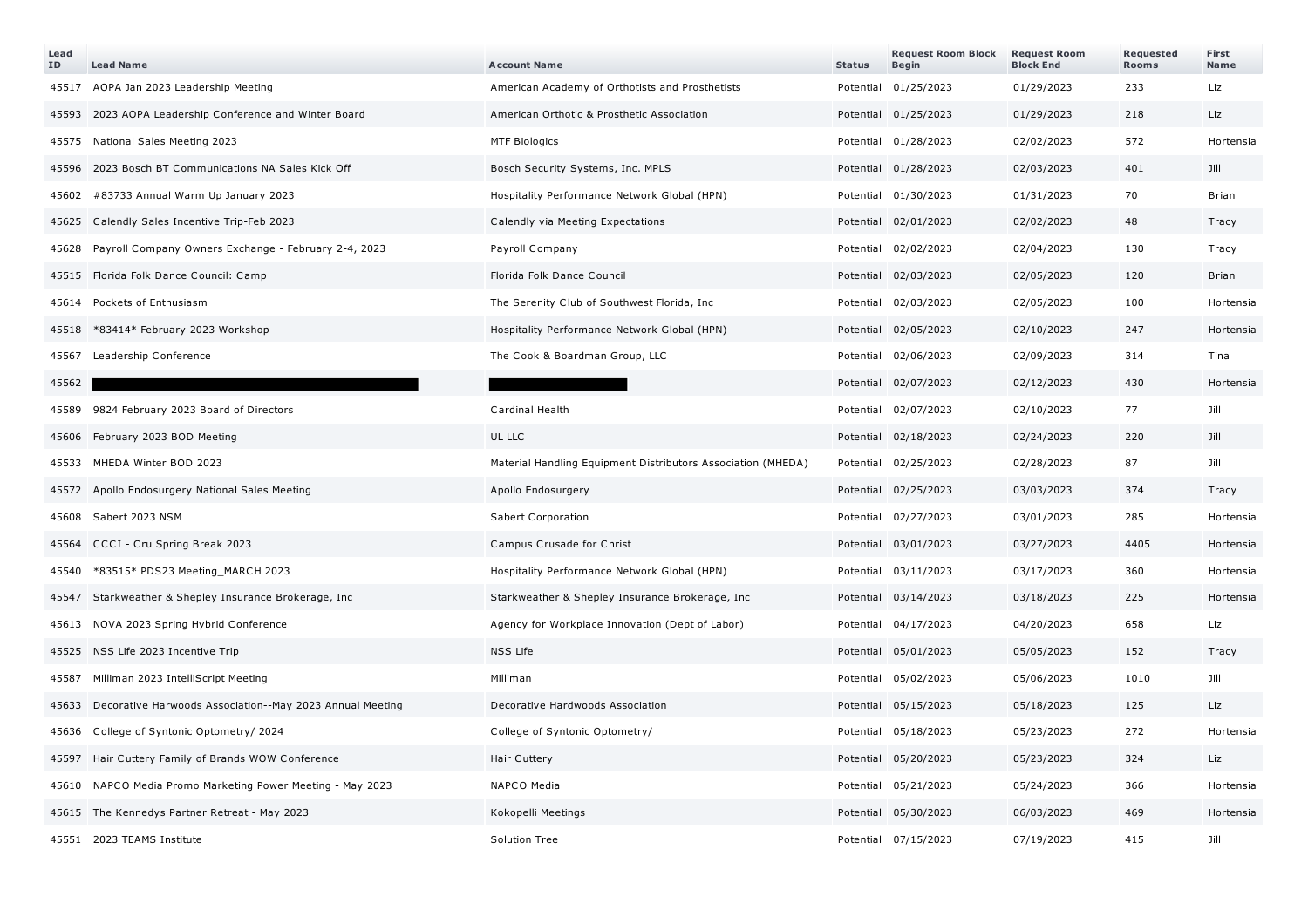| Lead<br>ID | <b>Lead Name</b>                                                               | <b>Account Name</b>                                                      | <b>Status</b> | <b>Request Room Block</b><br><b>Begin</b> | <b>Request Room</b><br><b>Block End</b> | Requested<br><b>Rooms</b> | First<br>Name |
|------------|--------------------------------------------------------------------------------|--------------------------------------------------------------------------|---------------|-------------------------------------------|-----------------------------------------|---------------------------|---------------|
|            | 45522 BM 2023 Conference -FL and PR                                            | Group                                                                    |               | Potential 08/31/2023                      | 09/08/2023                              | 1580                      | Tina          |
| 45548      | 83407 - Non Profit                                                             | Hospitality Performance Network Global (HPN)                             |               | Potential 09/12/2023                      | 09/18/2023                              | 340                       | Brian         |
|            | 45611 NAPCO Media Promo Marketing Power Meeting P+P - September 2023           | NAPCO Media                                                              |               | Potential 09/24/2023                      | 09/27/2023                              | 366                       | Hortensia     |
| 45549      | Florida Court Clerks and Comptrollers/CiviTek 2023 Fall Conference             | Florida Association of Court Clerks and Comptrollers                     |               | Potential 10/08/2023                      | 10/13/2023                              | 1010                      | Brian         |
|            | 45553 2023 Florida Capital Connection - Tampa                                  | JHG Marketing, Inc                                                       |               | Potential 11/05/2023                      | 11/09/2023                              | 770                       | Brian         |
| 45537      | Intercollegiate Women's Lacrosse Coaches Association 2023 Annual<br>Convention | Intercollegiate Womens Lacrosse Coaches Assn                             |               | Potential 11/11/2023                      | 11/19/2023                              | 1216                      | Hortensia     |
| 45512      |                                                                                |                                                                          |               | Potential 12/28/2023                      | 01/08/2024                              | 1138                      | Tina          |
|            | 45550 Florida Court Clerks & Comptrollers/ CiviTek 2024 Winter Conference      | Florida Association of Court Clerks and Comptrollers                     |               | Potential 02/04/2024                      | 02/09/2024                              | 1010                      | Brian         |
|            | 45534 TIA Tire Industry Association - Off The Road Conference 2024             | Tire Industry Association                                                |               | Potential 02/18/2024                      | 02/24/2024                              | 1223                      | Liz           |
|            | 45565 FACA 2024                                                                | <b>FACA 2024</b>                                                         |               | Potential 02/21/2024                      | 02/25/2024                              | 395                       | Brian         |
|            | 45578 *83345* User Conference 2024                                             | Hospitality Performance Network Global (HPN)                             |               | Potential 02/24/2024                      | 03/02/2024                              | 1265                      | Hortensia     |
| 45528      | LJG - Annual Meeting 2024                                                      | Leading Jewelers Guild                                                   |               | Potential 02/29/2024                      | 03/05/2024                              | 364                       | Tracy         |
|            | 45526 COIT Services 2024                                                       | <b>Coit Services</b>                                                     |               | Potential 03/09/2024                      | 03/15/2024                              | 305                       | Tracy         |
| 45594      | 83843 FFBF Womens Leadership Conference 2024                                   | Hospitality Performance Network Global (HPN)                             |               | Potential 03/13/2024                      | 03/16/2024                              | 190                       | Tracy         |
|            | 45582 ECUC Annual Conference                                                   | Educational Credit Union Council (ECUC)                                  |               | Potential 03/17/2024                      | 03/22/2024                              | 360                       | Hortensia     |
| 45616      | Epcon 2024 Annual Conference                                                   | EventPrep, LLC                                                           |               | Potential 04/01/2024                      | 04/05/2024                              | 606                       | Jill          |
|            | 45584 2024 Florida Department of Community Corrections Conference              | Florida Association of Community Corrections                             |               | Potential 07/15/2024                      | 07/18/2024                              | 375                       | Brian         |
| 45541      | *83168* NACLB - October 2024                                                   | Hospitality Performance Network Global (HPN)                             |               | Potential 09/27/2024                      | 10/05/2024                              | 1035                      | Hortensia     |
|            | 45637 NASCSA 2024 Tampa-Greenville-Charlotte                                   | NATIONAL ASSOCIATION OF STATE CONTROLLED SUBSTANCE<br><b>AUTHORITIES</b> |               | Potential 10/19/2024                      | 10/24/2024                              | 377                       | Hortensia     |
|            | 45585 AgriBank 2025 Annual Meeting                                             | AgriBank                                                                 |               | Potential 02/28/2025                      | 03/05/2025                              | 830                       | Jill          |
|            | 45586 National Ataxia Foundation Annual Meeting 2025                           | National Ataxia Foundation                                               |               | Potential 03/03/2025                      | 03/10/2025                              | 770                       | Jill          |
|            | 45588 AAPP - Annual Meeting - Spring 2026                                      | American Association of Police Polygraphists (AAPP)                      |               | Potential 03/05/2026                      | 03/13/2026                              | 2430                      | Jill          |
|            | <b>COUNT: 77</b>                                                               |                                                                          |               |                                           |                                         | SUM: 36517                |               |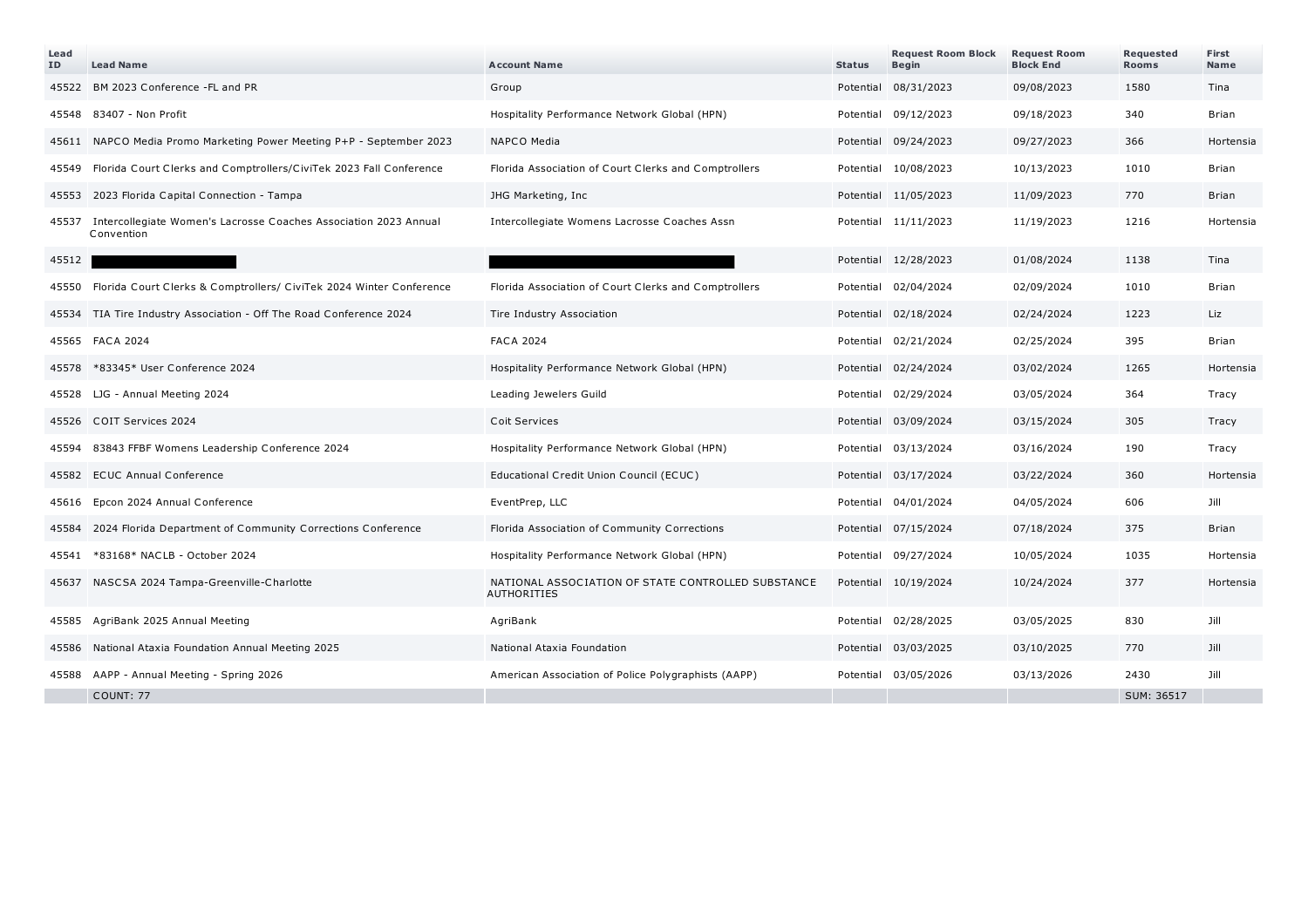

## **MEETING SALES DEFINITE MONTHLY REPORT**

|       | Lead ID Lead Name                                                       |            | Definite Date Total Room Nights Possible | Room Block Begin Room Block End Spending (Total) |            |                | Taxes-Local(Direct) | <b>First Name</b> |
|-------|-------------------------------------------------------------------------|------------|------------------------------------------|--------------------------------------------------|------------|----------------|---------------------|-------------------|
| 42427 | Schultz/Chappelle Wedding Room Block                                    | 04/06/2022 | 8                                        | 11/27/2020                                       | 11/28/2020 | \$8,529.80     | \$212.93            | Renee             |
| 44870 | TD SYNNEX - VISUALSolv & COLLABSolv Executive Conference - January 2022 | 04/07/2022 | 85                                       | 01/23/2022                                       | 01/26/2022 | \$79,236.06    | \$1,928.19          | Tina              |
| 45128 | <b>CHS/Bayer Meeting</b>                                                | 04/06/2022 | 45                                       | 03/01/2022                                       | 03/04/2022 | \$53,738.93    | \$1,597.26          | Jill              |
| 45252 | Qualifacts Monthly Meeting                                              | 04/07/2022 | 57                                       | 03/14/2022                                       | 03/17/2022 | \$30,391.28    | \$242.53            | Tina              |
| 45311 | Komatsu 2022 Internal East Region Meeting                               | 04/06/2022 | 69                                       | 04/04/2022                                       | 04/06/2022 | \$60,388.94    | \$1,378.24          | Jill              |
| 45375 |                                                                         | 04/06/2022 | 369                                      | 04/04/2022                                       | 04/06/2022 | \$385,956.16   | \$9,334.12          | Hortensia         |
| 45142 | FCA - Tampa West                                                        | 04/04/2022 | 219                                      | 04/05/2022                                       | 04/06/2022 | \$122,278.08   | \$987.46            | Brian             |
| 45500 | <b>CCCI Cru International Debrief 2022</b>                              | 04/08/2022 | 72                                       | 04/08/2022                                       | 04/12/2022 | \$58,803.28    | \$1,761.67          | Hortensia         |
| 41685 | <b>NVCAF 2022</b>                                                       | 04/14/2022 | 1,412                                    | 04/17/2022                                       | 04/29/2022 | \$1,163,675.69 | \$24,469.84         | Hortensia         |
| 45378 | CAP 4/22 Cytopathology Cmte                                             | 04/04/2022 | 88                                       | 04/20/2022                                       | 04/24/2022 | \$67,960.69    | \$1,512.18          | Jill              |
| 45377 | CAP 4/22 NSH Histotechnology Cmte - Grading Session                     | 04/04/2022 | 95                                       | 04/27/2022                                       | 05/02/2022 | \$75,923.88    | \$1,646.38          | Jill              |
| 45427 |                                                                         | 04/08/2022 | 175                                      | 04/27/2022                                       | 04/29/2022 | \$172,691.20   | \$4,402.94          | Hortensia         |
| 45428 |                                                                         | 04/08/2022 | 330                                      | 04/30/2022                                       | 05/06/2022 | \$326,490.30   | \$8,291.68          | Hortensia         |
| 45591 | AFLG 2022 Spring Meeting                                                | 04/18/2022 | 387                                      | 05/01/2022                                       | 05/06/2022 | \$393,788.14   | \$9,597.32          | Hortensia         |
| 45524 | Cepheid TMP Clearwater Area *Urgent Response Needed*                    | 04/19/2022 | 172                                      | 05/02/2022                                       | 05/06/2022 | \$179,046.09   | \$5,004.27          | Tracy             |
| 45568 | USF 2022 Social Marketing Meeting                                       | 04/13/2022 | 1,206                                    | 05/23/2022                                       | 05/28/2022 | \$862,682.31   | \$21,976.89         | <b>Brian</b>      |
| 45447 |                                                                         | 04/14/2022 | 624                                      | 09/10/2022                                       | 09/16/2022 | \$604,436.09   | \$13,583.83         | Brian             |
| 45402 | Towards a more Safe and Secure World                                    | 04/21/2022 | 1,080                                    | 10/07/2022                                       | 10/12/2022 | \$776,783.01   | \$18,628.45         | Liz               |
| 45590 | Honest -1 Auto Care 2022 Conference                                     | 04/18/2022 | 697                                      | 10/16/2022                                       | 10/20/2022 | \$579,252.98   | \$16,102.90         | Brian             |
| 45552 | Suncoast Jazz Classic - 2022                                            | 04/08/2022 | 865                                      | 11/16/2022                                       | 11/21/2022 | \$794,641.02   | \$15,386.49         | Hortensia         |
| 45069 |                                                                         | 04/01/2022 | 886                                      | 12/30/2022                                       | 01/09/2023 | \$878,238.76   | \$17,387.39         | Tracy             |
| 45364 | Conference of Freight Counsel (CFC) January 2023                        | 04/06/2022 | 127                                      | 01/05/2023                                       | 01/09/2023 | \$122,343.55   | \$2,688.12          | Jill              |
| 45317 | 2023 CCSA Mastermind                                                    | 04/13/2022 | 1,479                                    | 01/24/2023                                       | 01/29/2023 | \$1,583,908.75 | \$41,300.06         | Tracy             |
| 45125 | 2023 Spring Coal Forum                                                  | 04/01/2022 | 188                                      | 03/04/2023                                       | 03/09/2023 | \$187,552.20   | \$5,330.97          | Liz               |
| 45234 | 2023 TLMI Leadership Meeting                                            | 04/05/2022 | 423                                      | 03/10/2023                                       | 03/15/2023 | \$495,888.23   | \$13,228.11         | Jill              |
| 44618 | Fraternal Order of Police FL State Lodge                                | 04/22/2022 | 917                                      | 10/08/2023                                       | 10/14/2023 | \$809,674.81   | \$16,056.73         | <b>Brian</b>      |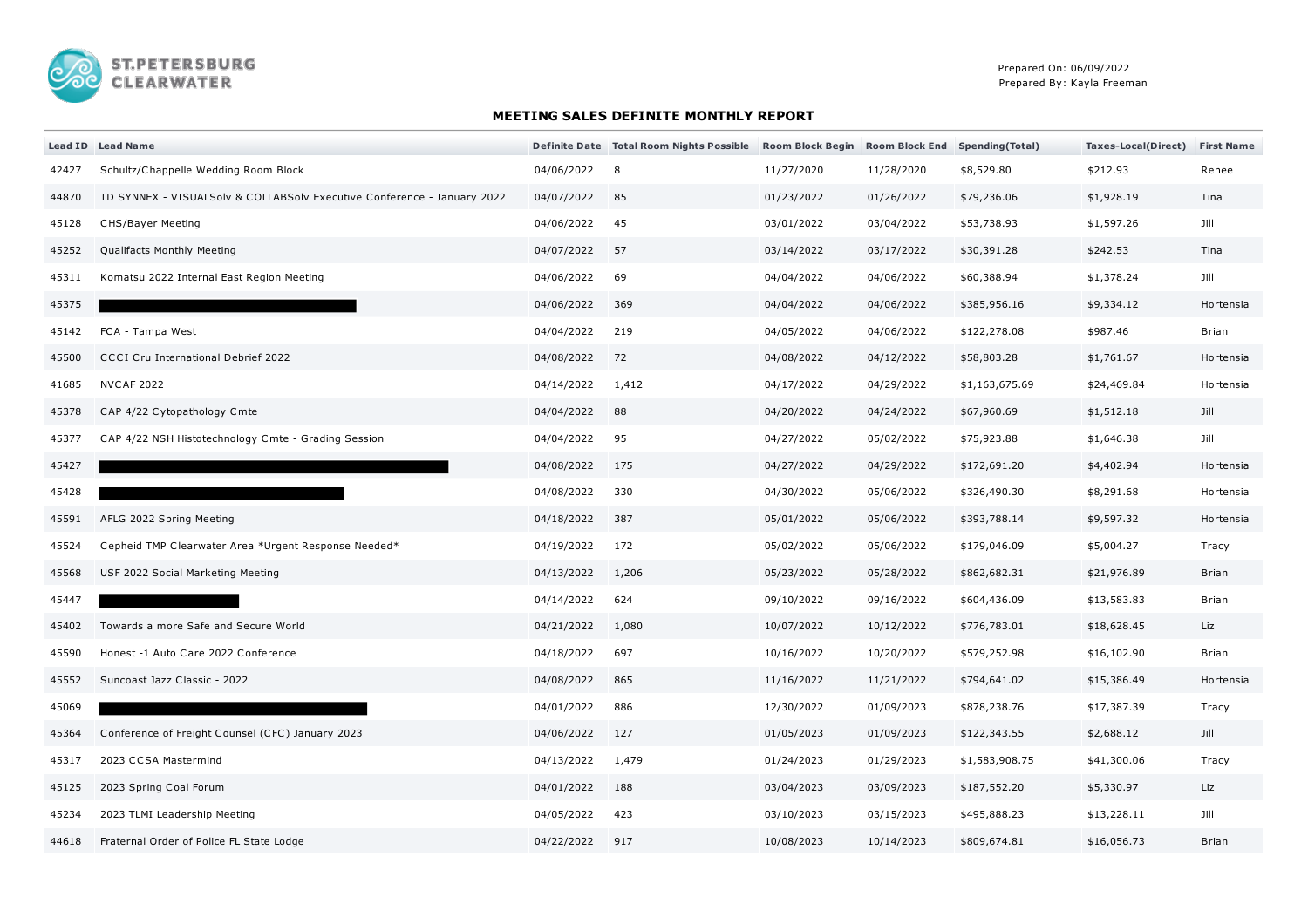|       | Lead ID Lead Name                                |            | Definite Date Total Room Nights Possible | Room Block Begin Room Block End Spending (Total) |            |                      | Taxes-Local(Direct) | <b>First Name</b> |
|-------|--------------------------------------------------|------------|------------------------------------------|--------------------------------------------------|------------|----------------------|---------------------|-------------------|
| 44716 | 2023 Sport Marketing Association Conference      | 04/06/2022 | 284                                      | 10/24/2023                                       | 10/27/2023 | \$313,579.42         | \$5,761.73          | Jill              |
| 44875 | FCC Administrators Conference 2023               | 04/12/2022 | 505                                      | 11/13/2023                                       | 11/15/2023 | \$517,502.77         | \$11,683.16         | Hortensia         |
| 45424 | 2024 CCSA Mastermind                             | 04/13/2022 | 1,479                                    | 02/06/2024                                       | 02/11/2024 | \$1,676,011.82       | \$44,921.08         | Tracy             |
| 45514 | 2024 NARUC Eastern Utility Rate School           | 04/01/2022 | 909                                      | 10/11/2024                                       | 10/19/2024 | \$817,993.97         | \$17,568.06         | Liz               |
| 44414 | NCPA 2025 Multiple locations Pharmacy Conference | 04/18/2022 | 1,029                                    | 02/16/2025                                       | 02/24/2025 | \$1,263,832.73       | \$31,787.79         | Liz               |
| 45513 | 2025 NARUC Eastern Utility Rate School           | 04/01/2022 | 909                                      | 10/17/2025                                       | 10/25/2025 | \$844,506.81         | \$18,369.16         | Liz               |
|       | COUNT: 32                                        |            | SUM: 17,190                              |                                                  |            | SUM: \$16,307,727.75 | SUM: \$384,127.93   |                   |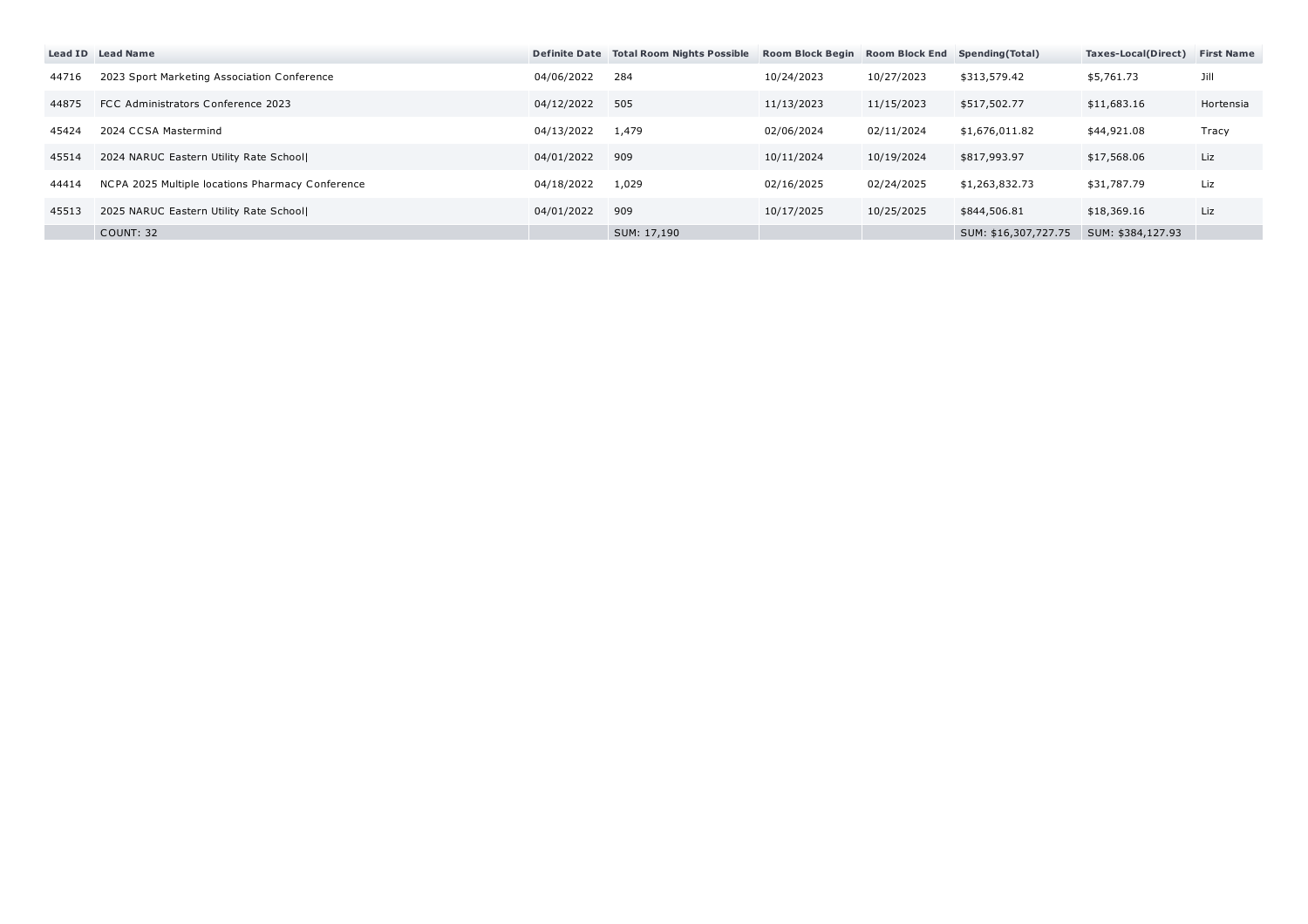

## **MEETING SALES YTD DEFINITE LEADS FY22**

| Lead<br>ID | <b>Lead Name</b>                                             | <b>Definite</b><br>Date | <b>Total Room Nights</b><br><b>Possible</b> | <b>Room Block</b><br><b>Begin</b> | <b>Room Block</b><br>End | <b>Spending(Total)</b> | Taxes-<br>Local(Direct) | First<br>Name |
|------------|--------------------------------------------------------------|-------------------------|---------------------------------------------|-----------------------------------|--------------------------|------------------------|-------------------------|---------------|
| 42427      | Schultz/Chappelle Wedding Room Block                         | 04/06/2022 8            |                                             | 11/27/2020                        | 11/28/2020               | \$8,529.80             | \$212.93                | Renee         |
|            | 45158 Beach Boogie - 2021                                    | 02/03/2022 275          |                                             | 08/26/2021                        | 08/29/2021               | \$213,894.32           | \$4,009.35              | Brian         |
|            | 44032 AMI - Sales Marketing Training                         | 10/20/2021 22           |                                             | 09/16/2021                        | 09/18/2021               | \$15,530.28            | \$361.72                | Liz           |
|            | 44653 LifePro User Conference 2021                           | 10/15/2021 587          |                                             | 09/23/2021                        | 10/03/2021               | \$624,944.41           | \$13,782.01             | Hortensia     |
| 44657      | <b>Birge Wedding</b>                                         | 10/15/2021 59           |                                             | 10/07/2021                        | 10/10/2021               | \$74,239.27            | \$1,302.68              | Renee         |
|            | 44680 AMI - Sales Marketing Training                         | 10/20/2021 23           |                                             | 10/07/2021                        | 10/09/2021               | \$19,101.49            | \$389.88                | Liz           |
|            | 43728 Donovan/Praetorius Wedding Block                       | 03/09/2022 22           |                                             | 10/08/2021                        | 10/11/2021               | \$14,581.22            | \$339.03                | Renee         |
| 44874      |                                                              | 12/03/2021 300          |                                             | 10/14/2021                        | 10/17/2021               | \$271,899.24           | \$6,239.77              | Jill          |
|            | 44654 Florida Municipal Bond Club 2021                       | 10/15/2021 223          |                                             | 10/20/2021                        | 10/23/2021               | \$201,090.32           | \$6,015.58              | Brian         |
|            | 44509 Books at the Beach Oct. 2021                           | 10/18/2021 297          |                                             | 10/21/2021                        | 10/24/2021               | \$258,930.66           | \$6,349.59              | Tina          |
|            | 44681 AMI - Sales Marketing Training                         | 10/20/2021 23           |                                             | 10/21/2021                        | 10/23/2021               | \$19,101.49            | \$389.88                | Liz           |
|            | 44795 Detroit Summer Sales Trip                              | 11/16/2021 125          |                                             | 10/22/2021                        | 10/25/2021               | \$89,844.07            | \$2,185.33              | Tracy         |
| 44815      |                                                              | 11/18/2021 313          |                                             | 10/28/2021                        | 10/31/2021               | \$273,659.02           | \$6,043.32              | <b>Brian</b>  |
|            | 44609 LWD Class Oldsmar                                      | 11/08/2021 45           |                                             | 11/02/2021                        | 11/04/2021               | \$28,491.38            | \$699.71                | Tracy         |
|            | 44349 Days Remembered by ND: Lauer/Livengood Wedding Block   | 03/09/2022 40           |                                             | 11/03/2021                        | 11/07/2021               | \$25,101.12            | \$657.69                | Renee         |
|            | 44603 Bausch Health - OraPharma MidSouth POA - November 2021 | 11/02/2021 13           |                                             | 11/03/2021                        | 11/04/2021               | \$11,100.97            | \$233.49                | Hortensia     |
|            | 44655 Schreiner/Rolen Wedding                                | 10/15/2021 124          |                                             | 11/04/2021                        | 11/07/2021               | \$121,902.64           | \$2,011.35              | Renee         |
|            | 44564 NSA Technology Fair 2021                               | 11/02/2021 181          |                                             | 11/07/2021                        | 11/10/2021               | \$140,216.14           | \$3,428.37              | Hortensia     |
|            | 44740 URISA GIS Leadership Academy                           | 11/03/2021 185          |                                             | 11/07/2021                        | 11/13/2021               | \$136,353.84           | \$3,011.19              | Jill          |
| 44640      |                                                              | 12/21/2021 47           |                                             | 11/09/2021                        | 11/12/2021               | \$39,482.86            | \$924.47                | Tracy         |
|            | 44222 2021 Overflow Block- Annual Meeting                    | 11/03/2021 180          |                                             | 11/10/2021                        | 11/14/2021               | \$133,951.20           | \$3,305.56              | Liz           |
|            | 44742 overflow- Annual meeting 2021                          | 11/18/2021 105          |                                             | 11/10/2021                        | 11/13/2021               | \$105,675.47           | \$3,101.82              | Liz           |
|            | 44315 DDX3X Overflow Rooms                                   | 01/04/2022 40           |                                             | 11/11/2021                        | 11/12/2021               | \$31,850.58            | \$723.73                | Liz           |
|            | 44423 Days Remembered by ND: Bet & Miki Davis Wedding Block  | 03/09/2022 30           |                                             | 11/11/2021                        | 11/14/2021               | \$20,980.45            | \$569.51                | Renee         |
|            | 44682 AMI - Sales Marketing Training                         | 10/20/2021 23           |                                             | 11/11/2021                        | 11/13/2021               | \$19,101.49            | \$389.88                | Liz           |
|            | 43729 Griggs/Layman Wedding Block                            | 03/09/2022 22           |                                             | 11/12/2021                        | 11/15/2021               | \$15,325.09            | \$373.67                | Renee         |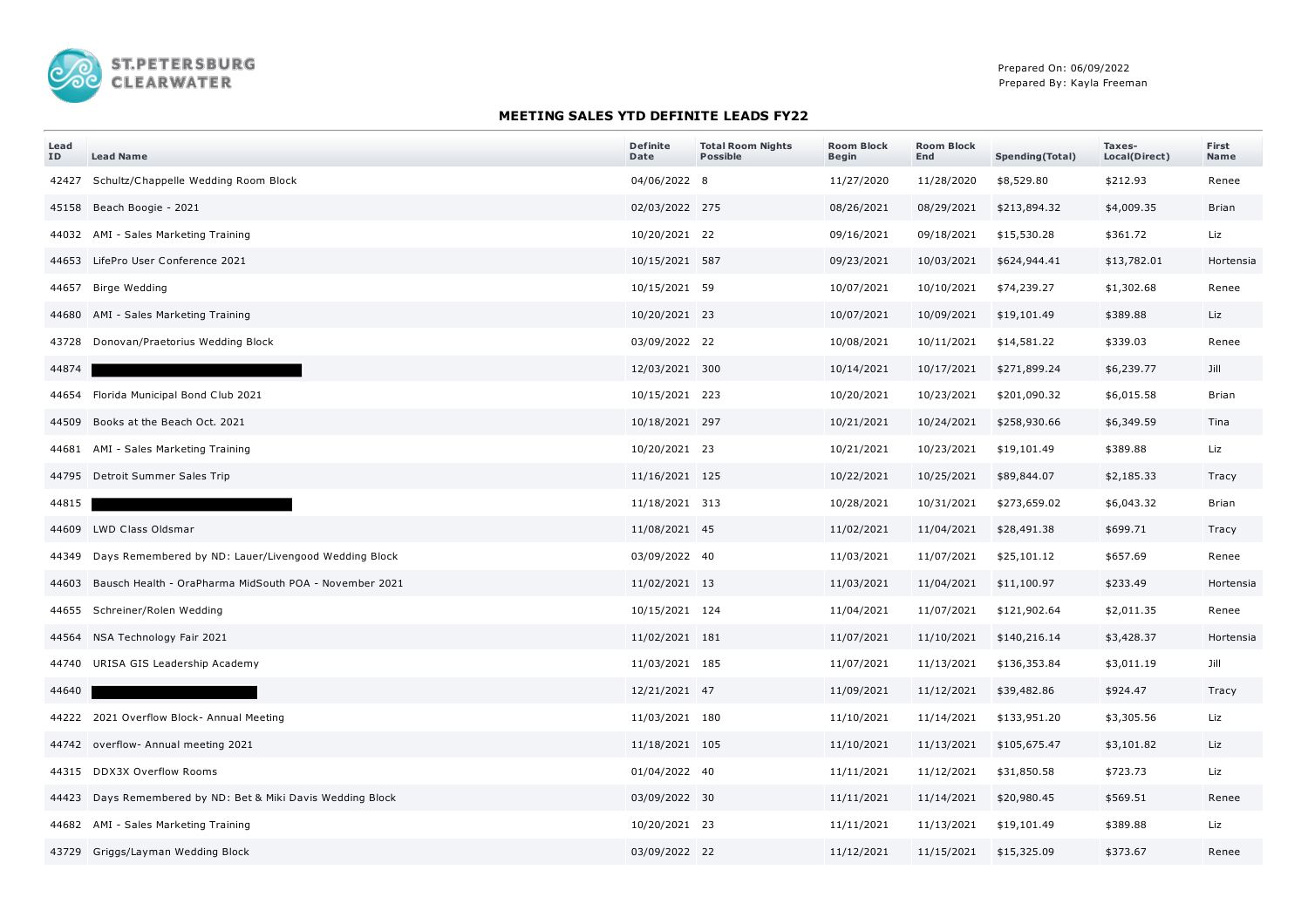| Lead<br>ID | <b>Lead Name</b>                                                              | <b>Definite</b><br>Date | <b>Total Room Nights</b><br><b>Possible</b> | <b>Room Block</b><br><b>Begin</b> | <b>Room Block</b><br>End | Spending(Total) | Taxes-<br>Local(Direct) | First<br>Name |
|------------|-------------------------------------------------------------------------------|-------------------------|---------------------------------------------|-----------------------------------|--------------------------|-----------------|-------------------------|---------------|
|            | 44679 Habitat for Humanity Pinellas November 2021                             | 10/20/2021 586          |                                             | 11/14/2021                        | 11/17/2021               | \$376,275.18    | \$9,074.31              | <b>Brian</b>  |
| 44812      |                                                                               | 11/18/2021 690          |                                             | 11/14/2021                        | 11/19/2021               | \$602,033.40    | \$13,740.54             | <b>Brian</b>  |
|            | 44843 2021 MTE Tournament - St. Pete                                          | 11/23/2021 72           |                                             | 11/17/2021                        | 11/21/2021               | \$63,520.44     | \$1,440.76              | Hortensia     |
| 44744      |                                                                               | 11/05/2021 63           |                                             | 11/28/2021                        | 12/01/2021               | \$44,922.03     | \$1,092.66              | Tracy         |
|            | 44621 Clinical Value & Operations Team Meeting                                | 02/10/2022 22           |                                             | 12/01/2021                        | 12/02/2021               | \$21,119.83     | \$592.76                | Jill          |
|            | 44630 Flagstar Bank - December Meeting                                        | 03/01/2022 42           |                                             | 12/05/2021                        | 12/09/2021               | \$32,084.40     | \$747.25                | Jill          |
|            | 44649 MiTek Inc.                                                              | 03/01/2022 17           |                                             | 12/05/2021                        | 12/06/2021               | \$15,135.54     | \$350.20                | Jill          |
| 44143 NEMA |                                                                               | 01/04/2022 57           |                                             | 12/06/2021                        | 12/09/2021               | \$51,719.17     | \$1,258.17              | Liz           |
|            | 44580 CoE Leadership Retreat                                                  | 10/14/2021 25           |                                             | 12/06/2021                        | 12/08/2021               | \$21,609.08     | \$503.38                | Tracy         |
|            | 44683 AMI - Sales Marketing Training                                          | 10/20/2021 22           |                                             | 12/09/2021                        | 12/11/2021               | \$16,052.16     | \$365.23                | Liz           |
|            | 44496 BASF - Orlando 2021 Dec                                                 | 03/09/2022 32           |                                             | 12/13/2021                        | 12/15/2021               | \$30,904.71     | \$739.43                | Hortensia     |
|            | 44700 Destination CLE - Florida 2021                                          | 10/26/2021 66           |                                             | 12/26/2021                        | 01/01/2022               | \$56,529.77     | \$1,430.67              | Tracy         |
|            | 44948 DB&A Largo                                                              | 03/07/2022 560          |                                             | 01/03/2022                        | 03/31/2022               | \$308,603.31    | \$7,343.00              | <b>Brian</b>  |
|            | 44880 2022 FL Fast Start                                                      | 12/16/2021 16           |                                             | 01/06/2022                        | 01/07/2022               | \$15,851.49     | \$448.50                | <b>Brian</b>  |
|            | 44839 Miller Electric (ITW)                                                   | 12/10/2021 112          |                                             | 01/10/2022                        | 01/14/2022               | \$91,832.43     | \$2,186.31              | Jill          |
|            | 44754 Belimo OEM Meeting                                                      | 12/07/2021 36           |                                             | 01/11/2022                        | 01/12/2022               | \$30,377.24     | \$731.79                | Hortensia     |
|            | 44802 2022 FTAP Kick Off Meeting (Pall Corp a Danaher OpCo)                   | 03/09/2022 60           |                                             | 01/12/2022                        | 01/14/2022               | \$47,218.34     | \$1,124.99              | Hortensia     |
|            | 44121 Days Remembered by ND: Salib/Ibrahim Wedding Block                      | 03/09/2022 50           |                                             | 01/14/2022                        | 01/16/2022               | \$35,741.42     | \$891.81                | Renee         |
| 44372      |                                                                               | 01/04/2022 780          |                                             | 01/14/2022                        | 01/23/2022               | \$747,616.53    | \$14,798.54             | Hortensia     |
|            | 44834 CESA Heads Retreat 2022                                                 | 12/21/2021 161          |                                             | 01/14/2022                        | 01/20/2022               | \$175,488.01    | \$4,626.88              | Tracy         |
|            | 44232 Focus School Software-Users Conference-Feb 2022                         | 02/14/2022 853          |                                             | 01/17/2022                        | 01/20/2022               | \$698,057.93    | \$14,917.74             | Tina          |
|            | 44469 CCS Medical Sales Kick Off                                              | 10/19/2021 132          |                                             | 01/18/2022                        | 01/20/2022               | \$101,604.86    | \$2,423.26              | Tracy         |
|            | 45010 MAPA LT Calibration & Offsite                                           | 02/16/2022 23           |                                             | 01/18/2022                        | 01/21/2022               | \$23,282.50     | \$586.50                | Hortensia     |
|            | 44870 TD SYNNEX - VISUALSolv & COLLABSolv Executive Conference - January 2022 | 04/07/2022 85           |                                             | 01/23/2022                        | 01/26/2022               | \$79,236.06     | \$1,928.19              | Tina          |
|            | 44898 FC Cincinnati January Meeting 2022                                      | 12/09/2021 1,350        |                                             | 01/24/2022                        | 02/17/2022               | \$1,007,812.71  | \$26,583.81             | Jill          |
|            | 43904 Corelogic Spatial and Insurance Symposium 2022                          | 03/14/2022 577          |                                             | 01/26/2022                        | 01/28/2022               | \$625,156.11    | \$16,273.51             | Hortensia     |
|            | 44579 Apple Moving Annual Meeting                                             | 10/08/2021 76           |                                             | 01/26/2022                        | 01/28/2022               | \$63,178.23     | \$1,724.56              | Tracy         |
|            | 43737 Women in Manufacturing Association - Winter Leadership Conference 2022  | 03/01/2022 397          |                                             | 01/31/2022                        | 02/04/2022               | \$358,661.11    | \$8,218.60              | Jill          |
|            | 44741 NACM Heartland Agricultural & Biofuels Meeting                          | 11/03/2021 213          |                                             | 01/31/2022                        | 02/03/2022               | \$197,702.22    | \$4,747.14              | Jill          |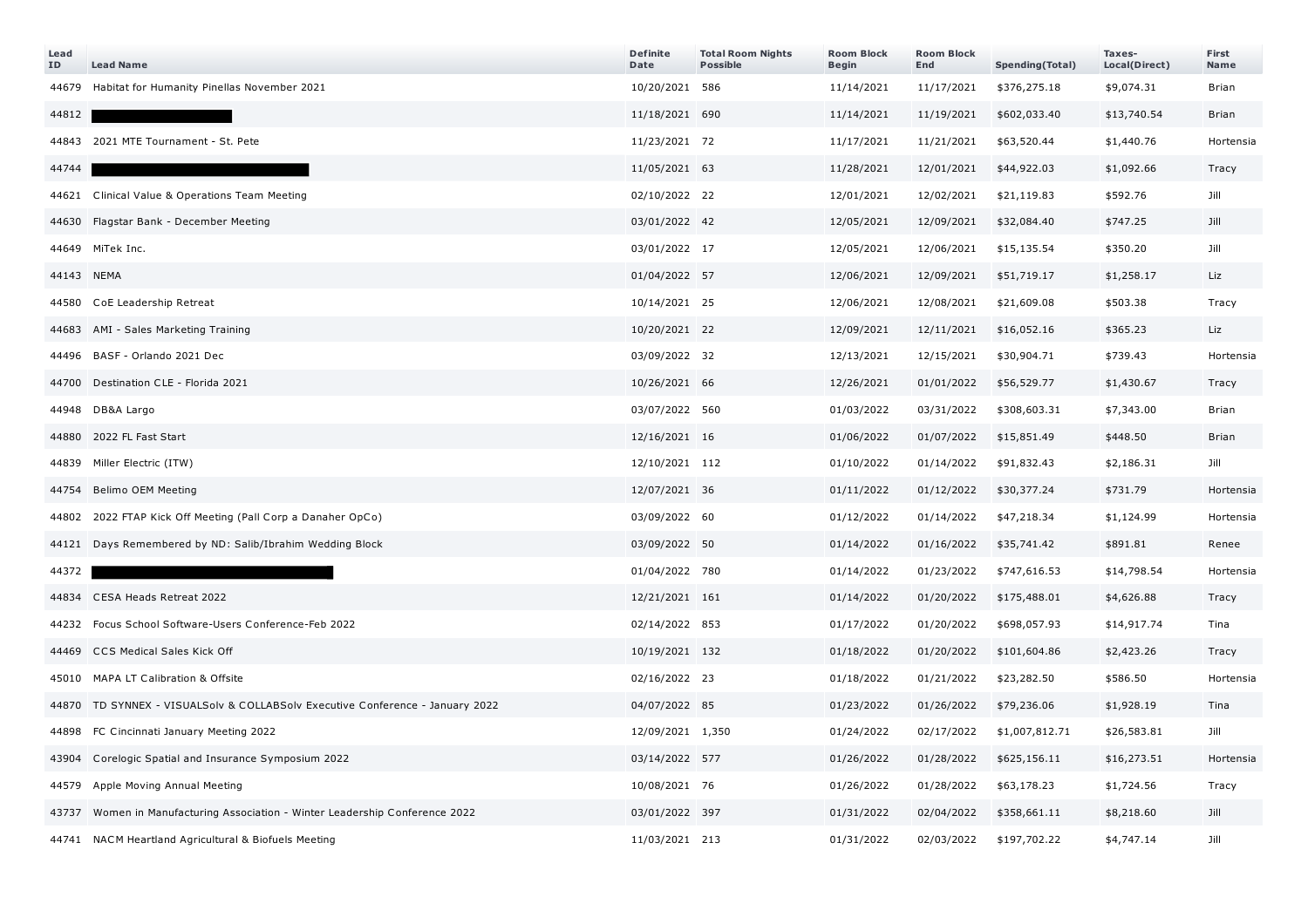| Lead<br>ID | <b>Lead Name</b>                                             | <b>Definite</b><br>Date | <b>Total Room Nights</b><br><b>Possible</b> | <b>Room Block</b><br>Begin | <b>Room Block</b><br>End | Spending(Total) | Taxes-<br>Local(Direct) | First<br>Name |
|------------|--------------------------------------------------------------|-------------------------|---------------------------------------------|----------------------------|--------------------------|-----------------|-------------------------|---------------|
| 44267      | MISO Transmission Owners - 2022 Annual Planning Meeting      | 03/01/2022 115          |                                             | 02/02/2022                 | 02/04/2022               | \$118,331.56    | \$3,114.71              | Jill          |
| 44783      |                                                              | 11/15/2021 209          |                                             | 02/02/2022                 | 02/05/2022               | \$210,528.49    | \$5,819.81              | <b>Brian</b>  |
| 44778      |                                                              | 01/03/2022 336          |                                             | 02/04/2022                 | 02/09/2022               | \$369,088.11    | \$9,237.80              | Tracy         |
| 44597      | SWANA 2022 Winter Conference                                 | 11/15/2021 324          |                                             | 02/05/2022                 | 02/09/2022               | \$235,837.12    | \$5,534.27              | <b>Brian</b>  |
| 45147      | 2022 FHLB Topeka Meeting                                     | 02/03/2022 432          |                                             | 02/05/2022                 | 02/10/2022               | \$406,307.69    | \$10,402.18             | Jill          |
| 44929      | St. Mark Retreat 2022                                        | 03/01/2022 48           |                                             | 02/06/2022                 | 02/10/2022               | \$44,978.24     | \$1,269.76              | Hortensia     |
|            | 44614 ITW LI Feb 2022                                        | 01/29/2022 79           |                                             | 02/07/2022                 | 02/11/2022               | \$73,081.76     | \$1,706.15              | Jill          |
| 44844      | REVISED DATES: Coloplast Corp. RSD Meeting                   | 02/04/2022 97           |                                             | 02/07/2022                 | 02/09/2022               | \$86,743.39     | \$2,047.17              | Jill          |
| 44790      | Board of Directors Strategic Planning Meeting                | 03/10/2022 42           |                                             | 02/10/2022                 | 02/13/2022               | \$44,423.99     | \$1,226.28              | Jill          |
| 44963      | <b>Omnicell Executive Meeting</b>                            | 01/21/2022 77           |                                             | 02/13/2022                 | 02/17/2022               | \$83,418.05     | \$2,562.11              | Tracy         |
| 44723      | Global Sales Meeting Feb 2022 80236                          | 03/10/2022 188          |                                             | 02/14/2022                 | 02/17/2022               | \$140,538.11    | \$3,588.20              | Jill          |
| 44760      | Del Monte - National Account F23 Team Meeting - 2022         | 03/01/2022 36           |                                             | 02/14/2022                 | 02/16/2022               | \$29,766.71     | \$809.49                | <b>Brian</b>  |
| 43665      | Herzing Annual Meeting 2022                                  | 03/01/2022 335          |                                             | 02/15/2022                 | 02/18/2022               | \$321,264.12    | \$8,661.86              | Jill          |
| 44627      | CANENA THSC 121A GR/WG2                                      | 02/17/2022 24           |                                             | 02/15/2022                 | 02/16/2022               | \$19,429.66     | \$553.82                | Liz           |
| 44871      | Central Valley Ag (CVA) 2022 Incentive Trip                  | 12/03/2021 394          |                                             | 02/15/2022                 | 02/21/2022               | \$402,566.21    | \$9,541.93              | Jill          |
| 45215      | PR0043 Clearwater FEB & MAR Berthing                         | 03/09/2022 900          |                                             | 02/17/2022                 | 03/21/2022               | \$499,530.33    | \$11,831.09             | Liz           |
| 44628      | SC 121A TAG Transfer Switch Committee                        | 02/17/2022 24           |                                             | 02/21/2022                 | 02/23/2022               | \$20,252.68     | \$558.55                | Liz           |
| 45044      | Right at Home - PG - M - Tampa                               | 02/24/2022 71           |                                             | 02/21/2022                 | 02/25/2022               | \$64,652.51     | \$1,572.14              | Jill          |
| 43823      | ACAD 2022 Annual Meeting                                     | 11/01/2021 530          |                                             | 02/22/2022                 | 02/25/2022               | \$418,988.01    | \$9,985.66              | Tina          |
| 45061      | MHE District Manager Meeting (Feb 2022)                      | 02/08/2022 20           |                                             | 02/22/2022                 | 02/23/2022               | \$23,286.98     | \$694.18                | Jill          |
| 45220      | Great Plains Medallion Program                               | 02/15/2022 268          |                                             | 02/22/2022                 | 02/28/2022               | \$303,276.28    | \$7,572.67              | Jill          |
| 45048      | V-Forward Indy Car Sponsor St Pete Race                      | 03/02/2022 114          |                                             | 02/24/2022                 | 02/27/2022               | \$186,199.41    | \$6,286.08              | Jill          |
| 45062      | Arctic Wolf Grand Prix Event 2022                            | 02/22/2022 32           |                                             | 02/24/2022                 | 02/27/2022               | \$48,562.05     | \$1,635.97              | Jill          |
| 44249      | 2022 Spring Coal Forum                                       | 10/20/2021 171          |                                             | 02/26/2022                 | 03/01/2022               | \$175,907.78    | \$4,662.08              | Liz           |
| 45128      | CHS/Bayer Meeting                                            | 04/06/2022 45           |                                             | 03/01/2022                 | 03/04/2022               | \$53,738.93     | \$1,597.26              | Jill          |
| 45084      |                                                              | 01/20/2022 65           |                                             | 03/05/2022                 | 03/09/2022               | \$62,712.00     | \$1,640.85              | Jill          |
| 44626      | NEMA IS-IA Subcomm8ittee 4 and CANENA THSC 121 A MT          | 12/10/2021 18           |                                             | 03/07/2022                 | 03/09/2022               | \$15,009.48     | \$403.22                | Liz           |
| 45252      | Qualifacts Monthly Meeting                                   | 04/07/2022 57           |                                             | 03/14/2022                 | 03/17/2022               | \$30,391.28     | \$242.53                | Tina          |
| 44960      | AmeriLife - Drive for Success Partner Orientation - Mar 2022 | 02/11/2022 115          |                                             | 03/15/2022                 | 03/17/2022               | \$119,140.77    | \$2,982.15              | Tracy         |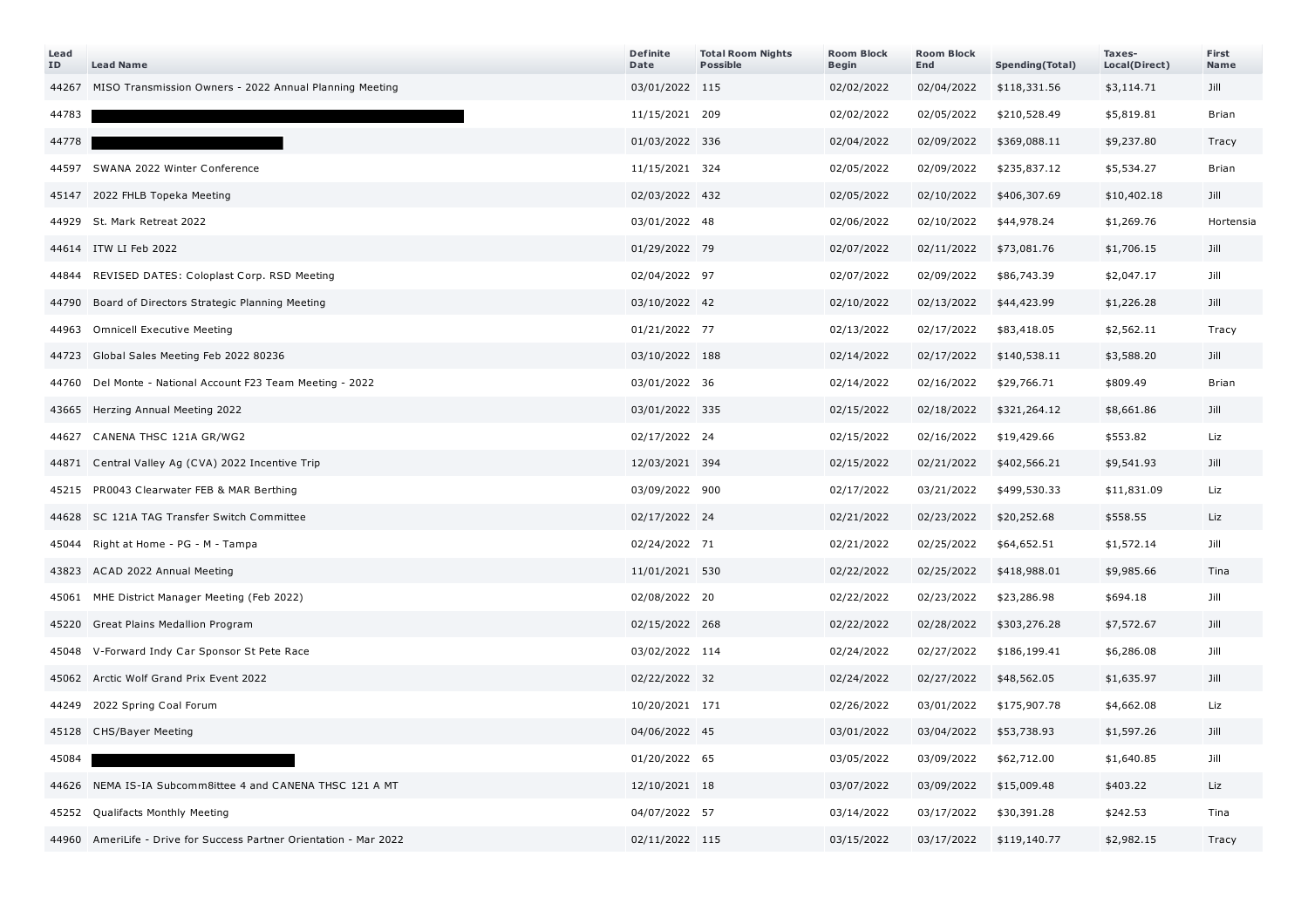| Lead<br>ID | <b>Lead Name</b>                                                            | <b>Definite</b><br>Date | <b>Total Room Nights</b><br><b>Possible</b> | <b>Room Block</b><br><b>Begin</b> | <b>Room Block</b><br>End | Spending(Total) | Taxes-<br>Local(Direct) | First<br>Name |
|------------|-----------------------------------------------------------------------------|-------------------------|---------------------------------------------|-----------------------------------|--------------------------|-----------------|-------------------------|---------------|
|            | 45131 Krabbe Translational Research Meeting 2022                            | 02/01/2022 120          |                                             | 03/15/2022                        | 03/17/2022               | \$111,560.71    | \$2,629.86              | Jill          |
|            | 45133 The Big Ask Spring Break 2022                                         | 02/16/2022 123          |                                             | 03/18/2022                        | 03/21/2022               | \$86,976.06     | \$2,251.89              | Hortensia     |
|            | 45347 SISO CEO Summit 2022                                                  | 03/09/2022 1,046        |                                             | 03/18/2022                        | 03/24/2022               | \$1,159,677.92  | \$28,776.43             | Tina          |
|            | 45238 American Academy of Advertising 2021 Annual Conference (Held in 2022) | 02/17/2022 620          |                                             | 03/22/2022                        | 03/28/2022               | \$488,476.02    | \$12,460.27             | Brian         |
|            | 45341 Amazon St. Petersburg; AMZL WHS Field Leaders Conference; 03/22 NH    | 03/24/2022 51           |                                             | 03/22/2022                        | 03/24/2022               | \$44,588.20     | \$1,050.77              | Tracy         |
| 43907      | 46th Annual Dispatchers Convention                                          | 11/05/2021 675          |                                             | 03/23/2022                        | 03/26/2022               | \$733,622.16    | \$19,025.23             | Hortensia     |
| 44999      | Advanced Operations Meeting South                                           | 02/18/2022 171          |                                             | 03/23/2022                        | 03/26/2022               | \$171,426.33    | \$4,251.06              | Hortensia     |
| 44944      | 2022 Cost Principles Committee Meeting                                      | 01/27/2022 238          |                                             | 03/28/2022                        | 04/01/2022               | \$231,396.87    | \$5,680.28              | Liz           |
| 45211      |                                                                             | 02/11/2022 227          |                                             | 03/29/2022                        | 04/02/2022               | \$246,359.39    | \$6,819.28              | Tracy         |
|            | 44002 Thermo King Commercial Meeting 2022                                   | 01/19/2022 476          |                                             | 04/03/2022                        | 04/07/2022               | \$438,490.55    | \$10,236.88             | Jill          |
| 45208      |                                                                             | 02/11/2022 45           |                                             | 04/04/2022                        | 04/08/2022               | \$42,961.25     | \$1,057.45              | Tracy         |
|            | 45311 Komatsu 2022 Internal East Region Meeting                             | 04/06/2022 69           |                                             | 04/04/2022                        | 04/06/2022               | \$60,388.94     | \$1,378.24              | Jill          |
| 45375      |                                                                             | 04/06/2022 369          |                                             | 04/04/2022                        | 04/06/2022               | \$385,956.16    | \$9,334.12              | Hortensia     |
|            | 45142 FCA - Tampa West                                                      | 04/04/2022 219          |                                             | 04/05/2022                        | 04/06/2022               | \$122,278.08    | \$987.46                | <b>Brian</b>  |
|            | 45361 ACPOC Annual 2022 Meeting                                             | 03/11/2022 364          |                                             | 04/06/2022                        | 04/09/2022               | \$284,414.07    | \$7,848.14              | Jill          |
|            | 45146 Media Co-Op                                                           | 03/17/2022 9            |                                             | 04/07/2022                        | 04/09/2022               | \$6,352.80      | \$148.19                | Liz           |
|            | 44005 Berkhimer/Bishop Wedding Room Block                                   | 03/10/2022 60           |                                             | 04/08/2022                        | 04/10/2022               | \$44,922.05     | \$1,164.64              | Renee         |
|            | 45500 CCCI Cru International Debrief 2022                                   | 04/08/2022 72           |                                             | 04/08/2022                        | 04/12/2022               | \$58,803.28     | \$1,761.67              | Hortensia     |
|            | 41685 NVCAF 2022                                                            | 04/14/2022 1,412        |                                             | 04/17/2022                        | 04/29/2022               | \$1,163,675.69  | \$24,469.84             | Hortensia     |
| 45210      |                                                                             | 02/11/2022 174          |                                             | 04/19/2022                        | 04/23/2022               | \$183,560.25    | \$4,970.92              | Tracy         |
| 45434      |                                                                             | 03/23/2022 30           |                                             | 04/19/2022                        | 04/21/2022               | \$31,417.40     | \$846.32                | Tracy         |
|            | 45378 CAP 4/22 Cytopathology Cmte                                           | 04/04/2022 88           |                                             | 04/20/2022                        | 04/24/2022               | \$67,960.69     | \$1,512.18              | Jill          |
|            | 45359 ASNTR 2022 Conference                                                 | 03/11/2022 265          |                                             | 04/26/2022                        | 05/01/2022               | \$289,717.83    | \$5,924.82              | <b>Brian</b>  |
|            | 45377 CAP 4/22 NSH Histotechnology Cmte - Grading Session                   | 04/04/2022 95           |                                             | 04/27/2022                        | 05/02/2022               | \$75,923.88     | \$1,646.38              | Jill          |
| 45427      |                                                                             | 04/08/2022 175          |                                             | 04/27/2022                        | 04/29/2022               | \$172,691.20    | \$4,402.94              | Hortensia     |
|            | 44608 Globallee Vacation                                                    | 11/05/2021 66           |                                             | 04/28/2022                        | 05/01/2022               | \$67,765.60     | \$1,823.27              | Tracy         |
|            | 42463 Dillon/ Hibbitt Wedding                                               | 03/16/2022 49           |                                             | 04/29/2022                        | 05/01/2022               | \$49,442.53     | \$1,308.72              | Renee         |
|            | 43999 VGM Group Essentially Women Conference                                | 03/01/2022 363          |                                             | 04/29/2022                        | 05/04/2022               | \$320,111.50    | \$7,109.28              | Jill          |
|            | 45445 Gemayel/Buller Wedding                                                | 03/24/2022 60           |                                             | 04/29/2022                        | 05/01/2022               | \$49,633.30     | \$1,070.88              | Renee         |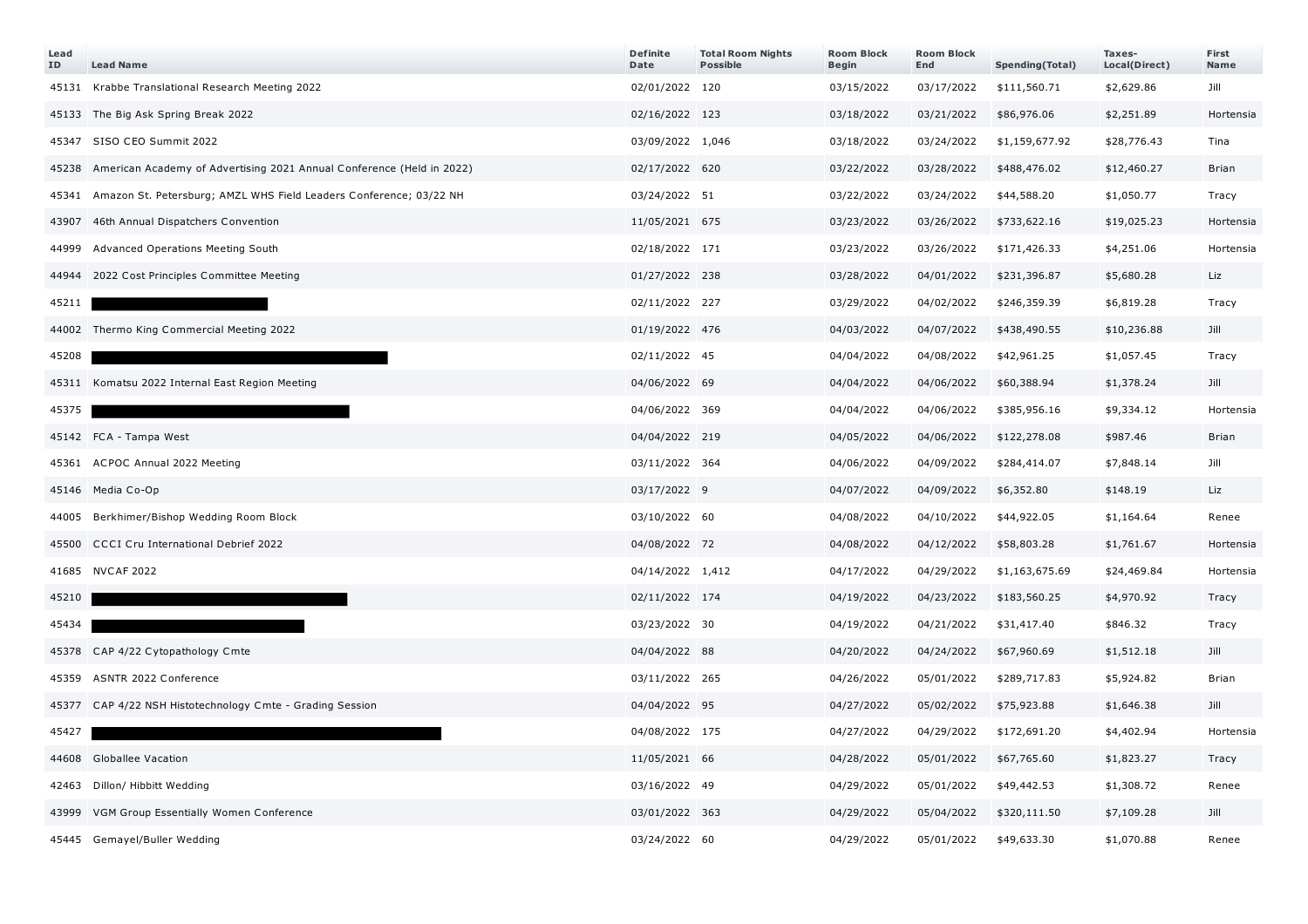| Lead<br>ID | <b>Lead Name</b>                                           | <b>Definite</b><br>Date | <b>Total Room Nights</b><br><b>Possible</b> | <b>Room Block</b><br>Begin | <b>Room Block</b><br>End | <b>Spending(Total)</b> | Taxes-<br>Local(Direct) | First<br>Name |
|------------|------------------------------------------------------------|-------------------------|---------------------------------------------|----------------------------|--------------------------|------------------------|-------------------------|---------------|
| 45428      |                                                            | 04/08/2022 330          |                                             | 04/30/2022                 | 05/06/2022               | \$326,490.30           | \$8,291.68              | Hortensia     |
|            | 45591 AFLG 2022 Spring Meeting                             | 04/18/2022 387          |                                             | 05/01/2022                 | 05/06/2022               | \$393,788.14           | \$9,597.32              | Hortensia     |
|            | 45524 Cepheid TMP Clearwater Area *Urgent Response Needed* | 04/19/2022 172          |                                             | 05/02/2022                 | 05/06/2022               | \$179,046.09           | \$5,004.27              | Tracy         |
| 44409      |                                                            | 11/23/2021 514          |                                             | 05/07/2022                 | 05/13/2022               | \$562,537.95           | \$13,062.11             | Hortensia     |
|            | 44759 2022 National Sales Meeting                          | 11/05/2021 403          |                                             | 05/07/2022                 | 05/11/2022               | \$424,457.18           | \$10,694.81             | Hortensia     |
|            | 45467 Beta Sigma Phi Florida State Convention 2022         | 03/25/2022 326          |                                             | 05/11/2022                 | 05/15/2022               | \$193,965.43           | \$5,022.38              | Hortensia     |
|            | 44872 TierPoint Presidents Club 2022                       | 12/03/2021 157          |                                             | 05/14/2022                 | 05/19/2022               | \$186,193.02           | \$4,822.92              | Jill          |
|            | 45486 HFMA FL Spring Conference 2022                       | 03/29/2022 426          |                                             | 05/15/2022                 | 05/18/2022               | \$392,550.30           | \$9,473.11              | Brian         |
| 45008      |                                                            | 02/18/2022 484          |                                             | 05/18/2022                 | 05/23/2022               | \$529,949.94           | \$14,247.73             | Tracy         |
|            | 45398 ASNM Annual Meeting 2022                             | 03/17/2022 260          |                                             | 05/18/2022                 | 05/21/2022               | \$249,675.84           | \$6,203.79              | Jill          |
|            | 45498 DCI MD 2022 Conference                               | 03/30/2022 575          |                                             | 05/18/2022                 | 05/22/2022               | \$517,090.48           | \$13,075.12             | Tina          |
|            | 44464 2022 FL Section ASABE                                | 01/06/2022 349          |                                             | 05/19/2022                 | 05/22/2022               | \$260,224.01           | \$6,469.10              | <b>Brian</b>  |
| 44811      |                                                            | 11/18/2021 1,548        |                                             | 05/22/2022                 | 05/28/2022               | \$1,605,204.71         | \$35,221.97             | Liz           |
|            | 45568 USF 2022 Social Marketing Meeting                    | 04/13/2022 1,206        |                                             | 05/23/2022                 | 05/28/2022               | \$862,682.31           | \$21,976.89             | <b>Brian</b>  |
|            | 44557 M3 Accounting Services Partners' Meeting 2022        | 10/01/2021 773          |                                             | 06/10/2022                 | 06/15/2022               | \$809,415.72           | \$19,420.69             | Tina          |
| 44813      |                                                            | 11/18/2021 600          |                                             | 06/11/2022                 | 06/16/2022               | \$594,479.58           | \$13,633.82             | <b>Brian</b>  |
| 43631      |                                                            | 01/05/2022 640          |                                             | 06/17/2022                 | 06/22/2022               | \$589,721.54           | \$15,199.57             | Tina          |
|            | 45351 Florida ISA                                          | 03/10/2022 515          |                                             | 06/19/2022                 | 06/22/2022               | \$426,828.98           | \$8,450.23              | <b>Brian</b>  |
|            | 45216 2022 Financial Management Seminar                    | 03/29/2022 600          |                                             | 06/25/2022                 | 07/02/2022               | \$595,804.05           | \$15,544.72             | Tina          |
|            | 44610 2022 A&M Partner Meeting                             | 03/01/2022 227          |                                             | 06/26/2022                 | 06/30/2022               | \$209,812.58           | \$6,004.73              | Brian         |
|            | 44553 2022 Florida Bar Voluntary Bar Leader Conference     | 11/18/2021 403          |                                             | 07/06/2022                 | 07/11/2022               | \$399,519.40           | \$9,129.43              | Brian         |
|            | 44515 2022 Varsity Spirit Camp FLSP UDA (235351)           | 12/16/2021 476          |                                             | 07/10/2022                 | 07/14/2022               | \$365,707.52           | \$6,865.82              | Tina          |
|            | 44643 Bad Boy Vendor Meeting 2022                          | 03/30/2022 244          |                                             | 07/10/2022                 | 07/14/2022               | \$202,120.61           | \$4,276.80              | Tina          |
|            | 44123 OSS 2022                                             | 01/21/2022 369          |                                             | 07/17/2022                 | 07/19/2022               | \$359,786.36           | \$9,094.92              | Liz           |
|            | 45410 Butts Family Reunion 2022                            | 03/21/2022 40           |                                             | 07/21/2022                 | 07/25/2022               | \$24,576.54            | \$703.48                | Brian         |
|            | 45258 Turbine Services IWG 2022                            | 02/22/2022 295          |                                             | 07/25/2022                 | 07/29/2022               | \$243,389.37           | \$5,688.91              | Tina          |
|            | 44500 Bettinger/Smach Wedding Room Block                   | 03/09/2022 22           |                                             | 08/03/2022                 | 08/05/2022               | \$16,866.05            | \$416.17                | Renee         |
| 44535      |                                                            | 11/18/2021 1,325        |                                             | 08/08/2022                 | 08/15/2022               | \$1,038,010.82         | \$20,232.09             | Hortensia     |
|            | 45159 Beach Boogie - 2022                                  | 02/04/2022 290          |                                             | 08/24/2022                 | 08/28/2022               | \$245,941.26           | \$4,749.15              | Brian         |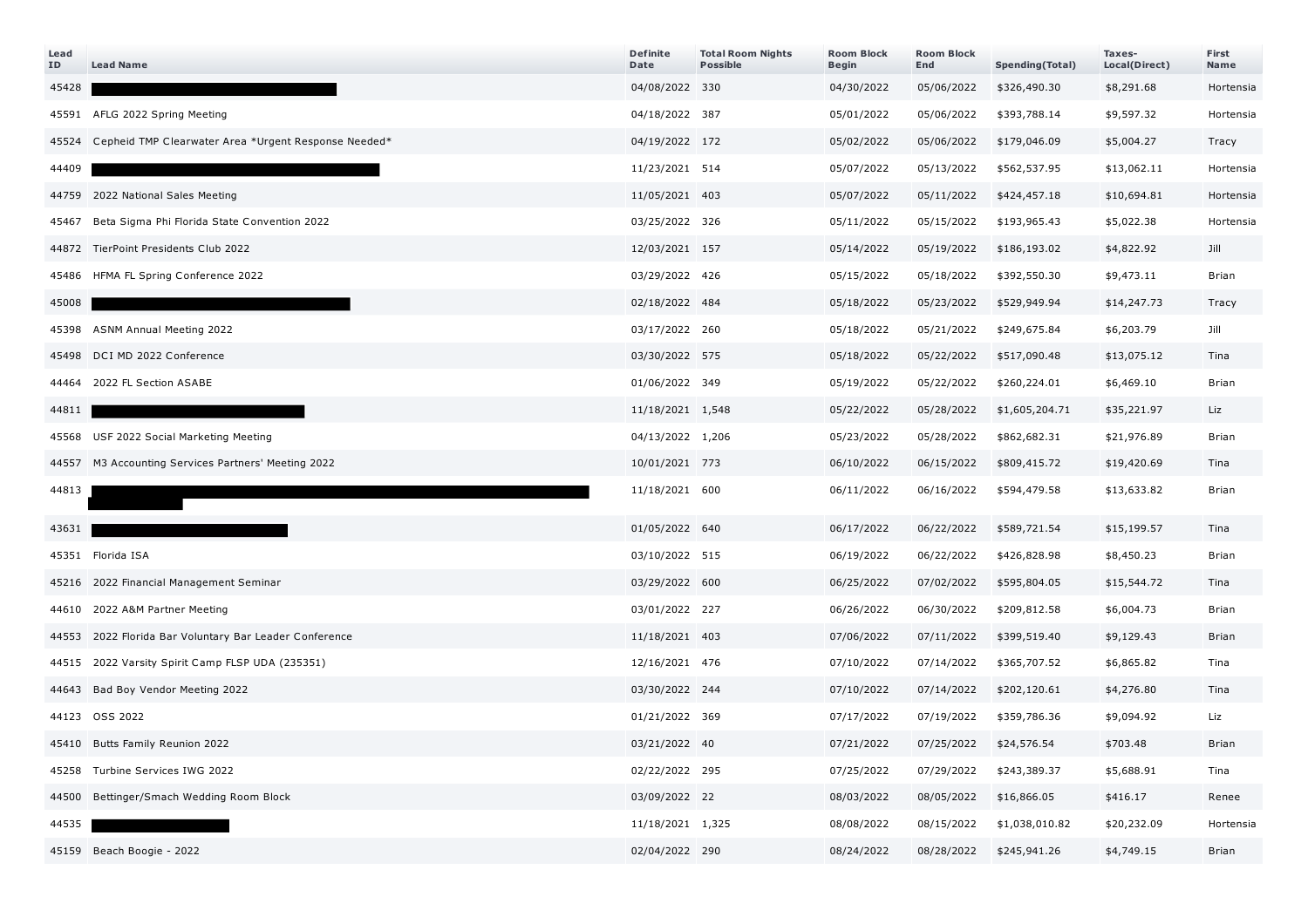| Lead<br>ID | <b>Lead Name</b>                                                  | <b>Definite</b><br>Date | <b>Total Room Nights</b><br><b>Possible</b> | <b>Room Block</b><br><b>Begin</b> | <b>Room Block</b><br>End | Spending(Total) | Taxes-<br>Local(Direct) | First<br><b>Name</b> |
|------------|-------------------------------------------------------------------|-------------------------|---------------------------------------------|-----------------------------------|--------------------------|-----------------|-------------------------|----------------------|
| 44470      | PBS Entrepreneurs Club                                            | 10/11/2021 31           |                                             | 08/25/2022                        | 08/28/2022               | \$30,742.97     | \$842.81                | Tracy                |
|            | 44862 USA Artistic Swimming Annual Convention                     | 03/03/2022 550          |                                             | 09/06/2022                        | 09/12/2022               | \$474,717.58    | \$8,863.18              | Tracy                |
|            | 45170 TLOAF Board of Directors Meeting 2022                       | 02/06/2022 14           |                                             | 09/09/2022                        | 09/10/2022               | \$9,987.12      | \$244.47                | Jill                 |
| 45447      |                                                                   | 04/14/2022 624          |                                             | 09/10/2022                        | 09/16/2022               | \$604,436.09    | \$13,583.83             | <b>Brian</b>         |
|            | 44675 NEWMAC Division III Commissioners Association Sept. 2022    | 02/17/2022 159          |                                             | 09/12/2022                        | 09/16/2022               | \$141,762.28    | \$3,036.93              | Hortensia            |
| 44799      |                                                                   | 11/16/2021 145          |                                             | 09/22/2022                        | 09/24/2022               | \$146,347.59    | \$3,759.61              | <b>Brian</b>         |
|            | 45182 2022 Case Studies - West                                    | 03/12/2022 44           |                                             | 09/28/2022                        | 10/02/2022               | \$45,467.03     | \$1,129.53              | Jill                 |
| 45363      | Property Appraisers Association of Florida 2022 Annual Conference | 03/11/2022 123          |                                             | 09/28/2022                        | 09/30/2022               | \$94,846.88     | \$2,385.57              | <b>Brian</b>         |
|            | 45402 Towards a more Safe and Secure World                        | 04/21/2022 1,080        |                                             | 10/07/2022                        | 10/12/2022               | \$776,783.01    | \$18,628.45             | Liz                  |
|            | 44782 2022 TheHomeMag Annual Conference                           | 02/23/2022 616          |                                             | 10/08/2022                        | 10/12/2022               | \$532,427.40    | \$14,797.92             | <b>Brian</b>         |
| 45260      | GM/SW KFC Franchisee Associations' Super Regional Meeting         | 02/23/2022 585          |                                             | 10/09/2022                        | 10/13/2022               | \$557,999.29    | \$13,898.35             | Jill                 |
| 44529      | NASEO 2022 ANNUAL MEETING FLORIDA                                 | 01/18/2022 350          |                                             | 10/11/2022                        | 10/15/2022               | \$308,168.52    | \$6,139.35              | Liz                  |
| 45590      | Honest -1 Auto Care 2022 Conference                               | 04/18/2022 697          |                                             | 10/16/2022                        | 10/20/2022               | \$579,252.98    | \$16,102.90             | <b>Brian</b>         |
| 45333      |                                                                   | 03/07/2022 270          |                                             | 10/31/2022                        | 11/04/2022               | \$235,962.12    | \$4,929.30              | Tracy                |
|            | 44863 ConMed - Canadian Arthroscopy Meeting -2022                 | 02/16/2022 389          |                                             | 11/02/2022                        | 11/08/2022               | \$410,095.09    | \$10,710.32             | Hortensia            |
| 44562      | King High School Class of 72 Reunion                              | 03/16/2022 161          |                                             | 11/04/2022                        | 11/07/2022               | \$187,711.62    | \$3,416.34              | Hortensia            |
|            | 45121 2022 NCVH St Pete/Clearwater Regional Meeting               | 03/30/2022 44           |                                             | 11/04/2022                        | 11/05/2022               | \$59,377.20     | \$1,061.04              | Tina                 |
| 44463      | Florida Polygraph Association Seminar November 2022               | 12/06/2021 454          |                                             | 11/16/2022                        | 11/20/2022               | \$284,501.03    | \$5,902.25              | <b>Brian</b>         |
|            | 45552 Suncoast Jazz Classic - 2022                                | 04/08/2022 865          |                                             | 11/16/2022                        | 11/21/2022               | \$794,641.02    | \$15,386.49             | Hortensia            |
| 44806      | Weisbeck wedding, FL                                              | 03/10/2022 122          |                                             | 11/17/2022                        | 11/20/2022               | \$133,696.52    | \$3,262.86              | Renee                |
| 45112      | Rebound Retreat 2022                                              | 01/27/2022 311          |                                             | 11/19/2022                        | 11/24/2022               | \$187,221.30    | \$4,236.02              | Hortensia            |
| 44354      | Musculoskeletal Tumor Society Annual Meeting                      | 03/10/2022 509          |                                             | 11/29/2022                        | 12/02/2022               | \$517,258.29    | \$11,666.69             | Jill                 |
|            | 45365 NAAC 2022                                                   | 03/11/2022 500          |                                             | 12/05/2022                        | 12/08/2022               | \$398,612.70    | \$10,039.29             | Jill                 |
| 45358      | HealthCare Appraisors 2022 Annual Conference                      | 03/11/2022 342          |                                             | 12/06/2022                        | 12/11/2022               | \$285,728.65    | \$8,351.45              | <b>Brian</b>         |
| 45069      |                                                                   | 04/01/2022 886          |                                             | 12/30/2022                        | 01/09/2023               | \$878,238.76    | \$17,387.39             | Tracy                |
| 45364      | Conference of Freight Counsel (CFC) January 2023                  | 04/06/2022 127          |                                             | 01/05/2023                        | 01/09/2023               | \$122,343.55    | \$2,688.12              | Jill                 |
|            | 44578 Pawtree Legacy 2023                                         | 12/06/2021 140          |                                             | 01/10/2023                        | 01/14/2023               | \$136,890.16    | \$2,879.87              | Tracy                |
| 44373      |                                                                   | 01/04/2022 780          |                                             | 01/13/2023                        | 01/22/2023               | \$757,910.39    | \$14,875.79             | Hortensia            |
| 44475      |                                                                   | 10/04/2021 583          |                                             | 01/24/2023                        | 01/28/2023               | \$448,595.18    | \$11,296.92             | Tracy                |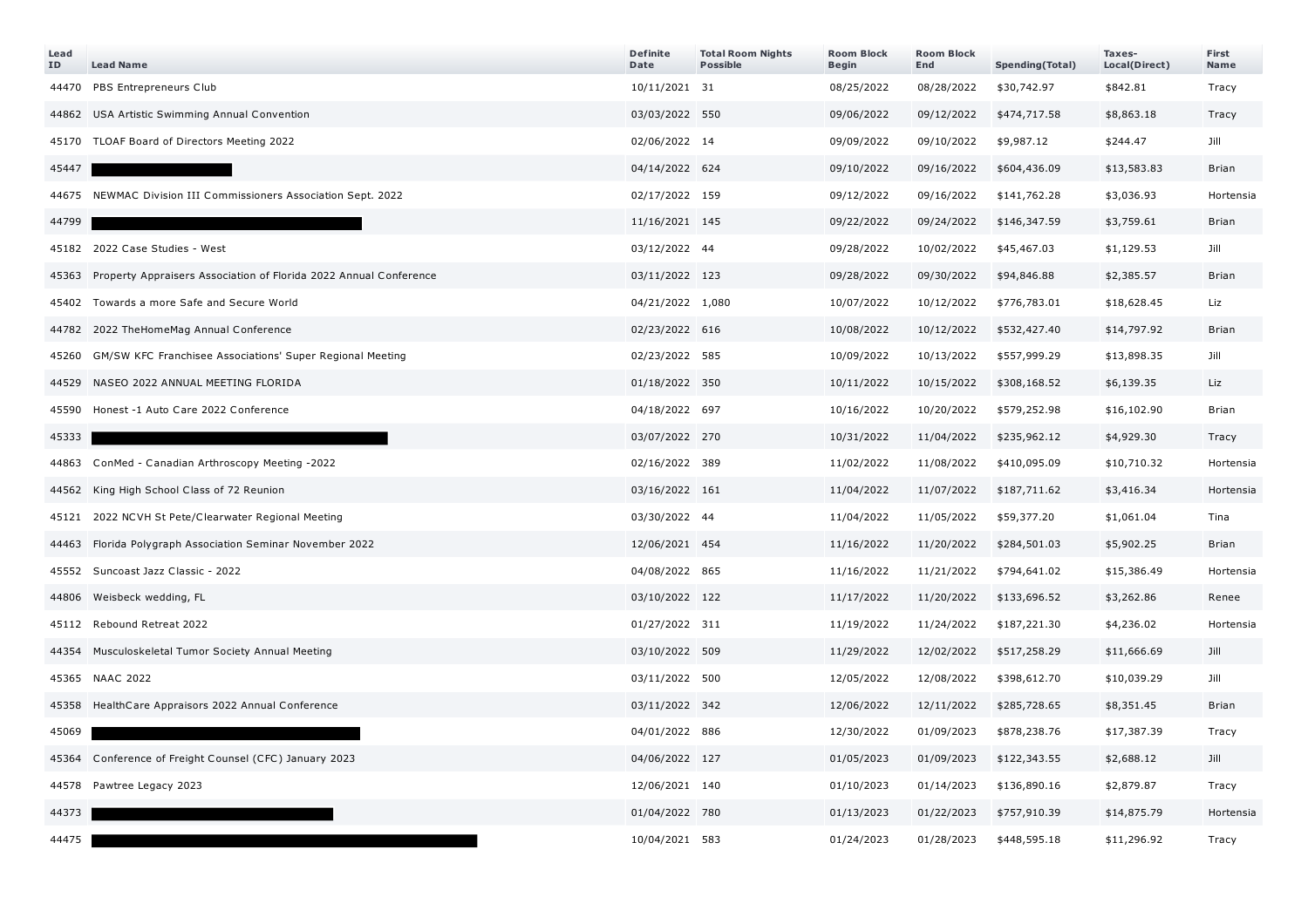| Lead<br>ID | <b>Lead Name</b>                                              | <b>Definite</b><br>Date | <b>Total Room Nights</b><br><b>Possible</b> | <b>Room Block</b><br>Begin | <b>Room Block</b><br>End | Spending(Total) | Taxes-<br>Local(Direct) | First<br>Name |
|------------|---------------------------------------------------------------|-------------------------|---------------------------------------------|----------------------------|--------------------------|-----------------|-------------------------|---------------|
| 44780      | AFMRD January 2023 Board Meeting                              | 12/17/2021 42           |                                             | 01/24/2023                 | 01/27/2023               | \$38,433.98     | \$932.31                | Jill          |
| 45317      | 2023 CCSA Mastermind                                          | 04/13/2022 1,479        |                                             | 01/24/2023                 | 01/29/2023               | \$1,583,908.75  | \$41,300.06             | Tracy         |
| 44317      |                                                               | 11/18/2021 1,003        |                                             | 01/28/2023                 | 02/05/2023               | \$930,375.23    | \$21,385.24             | Hortensia     |
| 45237      | Joint Committee Meeting 2023                                  | 03/29/2022 475          |                                             | 01/30/2023                 | 02/02/2023               | \$533,448.67    | \$14,653.01             | Liz           |
| 44838      | Henkel 2023 Commercial Meeting (Beauty Division)              | 11/23/2021 812          |                                             | 02/04/2023                 | 02/11/2023               | \$900,520.06    | \$21,244.25             | Hortensia     |
| 45459      | 2023 February Winter Board Committee Meeting                  | 03/24/2022 599          |                                             | 02/08/2023                 | 02/17/2023               | \$420,681.77    | \$8,817.41              | Hortensia     |
| 43928      | Radian 2023 Sales Conference                                  | 03/10/2022 567          |                                             | 02/12/2023                 | 02/15/2023               | \$620,320.38    | \$17,377.65             | Hortensia     |
| 44984      |                                                               | 01/04/2022 125          |                                             | 02/15/2023                 | 02/18/2023               | \$145,031.78    | \$2,579.85              | Tina          |
| 44563      | AOLP 2023 Annual Conference                                   | 03/09/2022 370          |                                             | 02/20/2023                 | 02/25/2023               | \$374,575.94    | \$8,536.35              | Hortensia     |
| 45287      | AWPA-2023 Annual Meeting                                      | 02/28/2022 514          |                                             | 02/24/2023                 | 03/02/2023               | \$560,449.34    | \$13,689.57             | Liz           |
| 45125      | 2023 Spring Coal Forum                                        | 04/01/2022 188          |                                             | 03/04/2023                 | 03/09/2023               | \$187,552.20    | \$5,330.97              | Liz           |
| 45234      | 2023 TLMI Leadership Meeting                                  | 04/05/2022 423          |                                             | 03/10/2023                 | 03/15/2023               | \$495,888.23    | \$13,228.11             | Jill          |
| 44376      | FCIAAO - Annual Conference 2023                               | 12/09/2021 1,093        |                                             | 04/16/2023                 | 04/21/2023               | \$971,236.73    | \$18,941.66             | Liz           |
| 44450      | Dot Foods - AFM - April 2023                                  | 12/06/2021 117          |                                             | 04/20/2023                 | 04/23/2023               | \$134,174.51    | \$3,531.79              | Jill          |
| 45285      | Med City Anesthesia Seminars                                  | 03/14/2022 284          |                                             | 04/23/2023                 | 04/26/2023               | \$322,984.02    | \$9,026.00              | Jill          |
| 45219      | International Association of Legions of Honor Conference 2023 | 02/15/2022 367          |                                             | 04/24/2023                 | 04/30/2023               | \$285,979.02    | \$5,590.51              | Hortensia     |
| 45267      | The Florida Bar 2023 Tax Section Annual Meeting               | 02/24/2022 139          |                                             | 04/26/2023                 | 04/30/2023               | \$122,166.15    | \$3,723.96              | <b>Brian</b>  |
|            | 44465 2022 Performance Impact Summit                          | 03/09/2022 260          |                                             | 05/01/2023                 | 05/03/2023               | \$242,498.24    | \$6,162.19              | Liz           |
| 44910      |                                                               | 03/31/2022 969          |                                             | 05/05/2023                 | 05/11/2023               | \$1,017,238.88  | \$24,936.26             | Tracy         |
| 44730      |                                                               | 11/02/2021 1,280        |                                             | 05/06/2023                 | 05/10/2023               | \$1,002,255.20  | \$23,025.32             | Tina          |
|            | 44113 NAEO 2023 Conference                                    | 10/13/2021 562          |                                             | 05/29/2023                 | 06/03/2023               | \$435,146.49    | \$7,910.77              | Tracy         |
| 44985      |                                                               | 01/05/2022 124          |                                             | 06/14/2023                 | 06/17/2023               | \$144,718.16    | \$2,565.24              | Tina          |
| 44731      |                                                               | 11/02/2021 2,720        |                                             | 06/16/2023                 | 06/25/2023               | \$2,047,601.62  | \$47,634.19             | Tina          |
| 44536      |                                                               | 03/14/2022 1,325        |                                             | 08/07/2023                 | 08/16/2023               | \$1,131,535.98  | \$20,802.71             | Hortensia     |
|            | 45161 Beach Boogie - 2023                                     | 02/03/2022 138          |                                             | 08/23/2023                 | 08/27/2023               | \$188,637.51    | \$2,813.15              | Brian         |
| 44986      |                                                               | 01/05/2022 110          |                                             | 09/20/2023                 | 09/22/2023               | \$122,309.34    | \$2,237.08              | Tina          |
|            | 45240 2023 Annual Conference                                  | 02/23/2022 668          |                                             | 09/21/2023                 | 09/27/2023               | \$661,563.11    | \$14,266.21             | Hortensia     |
| 44739      |                                                               | 11/02/2021 950          |                                             | 09/23/2023                 | 09/26/2023               | \$717,732.56    | \$16,799.59             | Tina          |
|            | 44618 Fraternal Order of Police FL State Lodge                | 04/22/2022 917          |                                             | 10/08/2023                 | 10/14/2023               | \$809,674.81    | \$16,056.73             | <b>Brian</b>  |